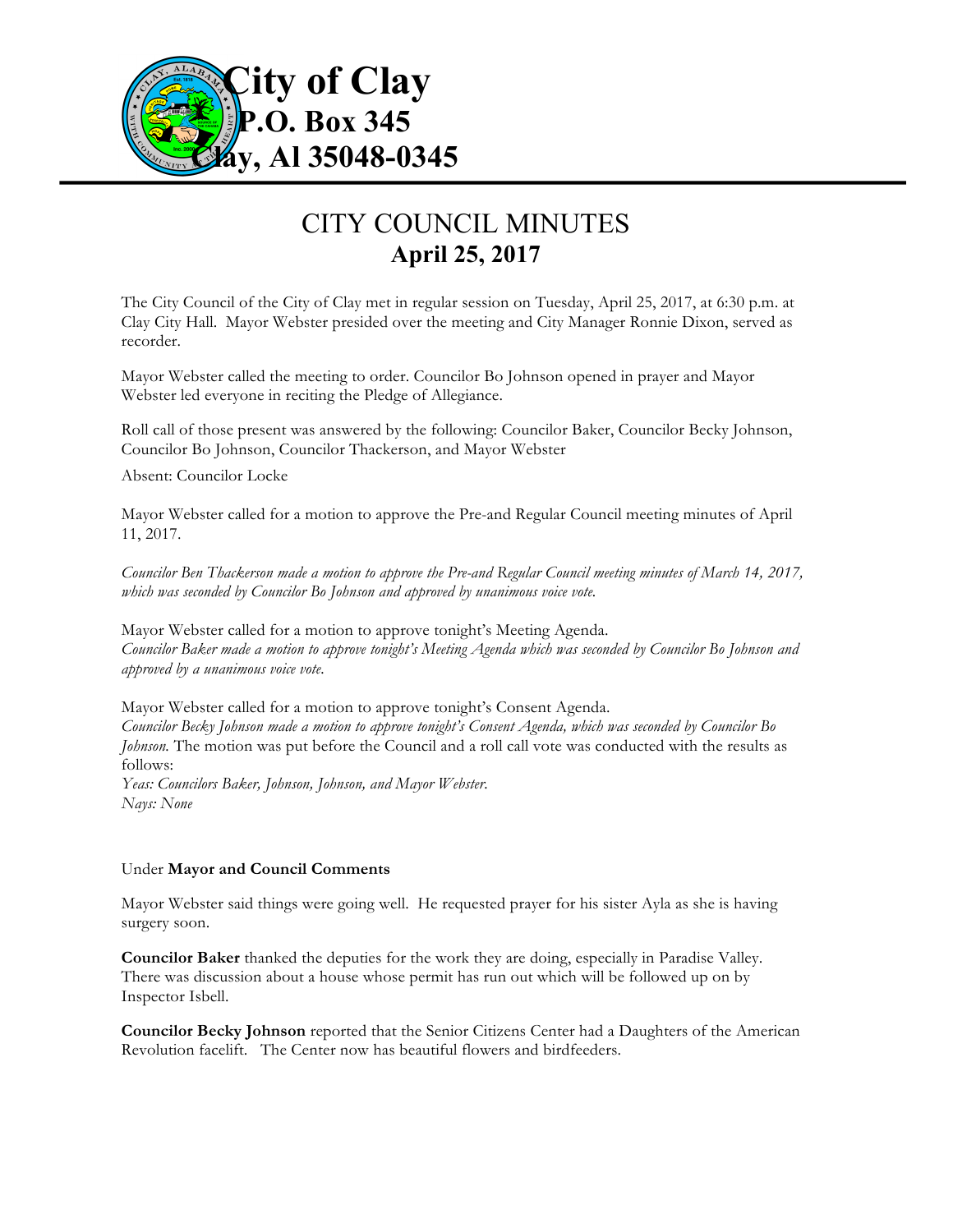

### **CITY OF CLAY CITY COUNCIL MINUTES April 25, 2017**

Councilor Becky Johnson reported for Dennis Locke the winners of the school grants:

CES-Sara Woodruff

CCMS-Kevin Peace

CCHS- Terry Shriver

Mr. Dixon reported that in reference to Angie McGown the Jeff Co Board of Education is going to cover the expenses for the Future Problem Solvers Trip.

**Councilor Bo Johnson** reported that the DAR did a great job at the Seniors Center. He announced there would be a ribbon cutting on Tuesday 5/2/17 at Alabama Hospice, Clay Pinson Chamber of Commerce will be holding their annual Mayors breakfast on 5/5/17 at 7:00 am at Grayson Valley Country Club. Price is \$10. The speaker will be Tony Cooper and special music by Monique Roberts. He also reminded everyone that Saturday 5/6/17 is the WorldVision 6K for water at Cosby Lake and encouraged all who could to attend or come and lend a hand. Registration will begin at 8:00 am.

**Councilor Ben Thackerson** thanked Jane Anderton for the plants at Cosby Lake. He noted there was a lot of turnout to help with the clean up and sprucing up that morning.

There was discussion amongst the council regarding the fencing on OSR in front of the lake TBD.

**PUBLIC HEARING FOR** Annexation 2017-01-Annexation of 7400 Lake in the Woods Lane: No one to speak for or against this Annexation

Annexation 2017-02-Annexation of 7367 Lake in the Woods Road No one to speak for or against this Annexation

Mayor Webster called for a motion to go into unanimous consent. *Councilor Becky Johnson made a motion*  to move into unanimous consent. The motion was seconded by Councilor Bo Johnson. The motion was put before council *and a roll call vote was conducted with the results as follows:*

*Yeas: Councilors Baker, Johnson, Johnson, Thackerson and Mayor Webster. Nays: None*

### Under **Unanimous Consent**

Mayor Webster called for a motion to approve Ordinance 2017-02, Approving the Annexation of 7400 Lake in the Woods Lane, Trussville, Al 35173

*Councilor Bo Johnson made a motion to approve Ordinance 2017-02, which was seconded by Councilor Baker. The motion was put before the Council and a roll call voice count was conducted with the results as follows: Yeas: Councilors Baker, Johnson, Johnson, Thackerson and Mayor Webster. Nays: None*

Mayor Webster called for a motion to approve Ordinance 2017-03, Approving the Annexation of 7367 Lake in the Woods Road, Trussville, Al 35173